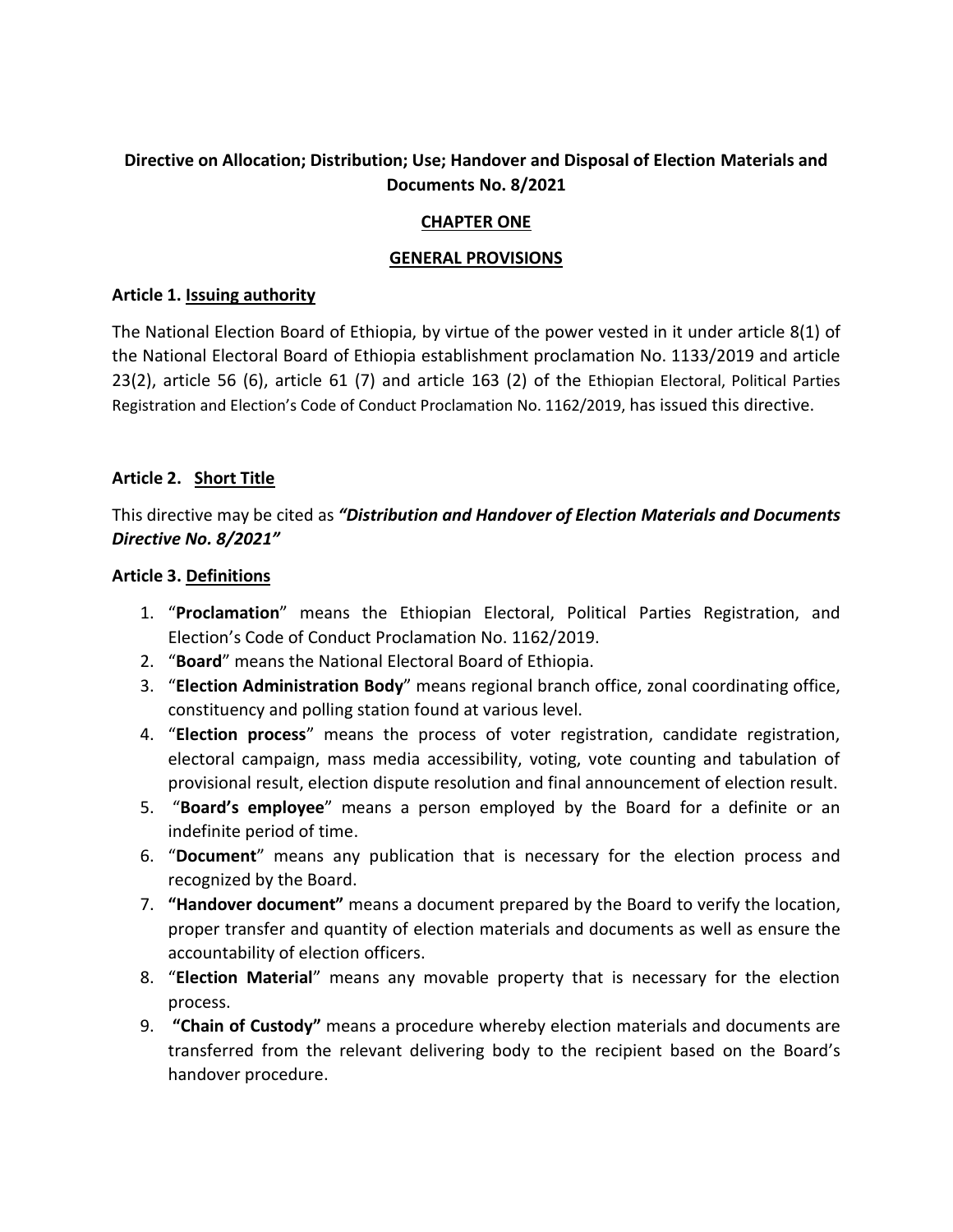10. Unless the context otherwise requires, definitions provided in the proclamation, as appropriate, shall be applicable to this directive.

## **Article 4. Scope of Application**

This directive shall be applicable on election administration bodies at various levels and those responsible for handling election materials and documents during general election, local election, by election, re-election and referendum processes. It shall also apply on those persons that allocate, distribute, use, handover and dispose of election documents and materials.

### **Article 5. Gender Reference**

Provisions set out in one gender shall also apply to the other.

# **Article 6. Objective**

The objective of this directive is to establish a transparent and appropriate procedure regarding transportation, handover, distribution and usage of election materials and documents by election administration bodies including their retrieval to and proper disposal by the Board.

# **CHAPTER TWO**

# **DISTRIBUTION AND HANDOVER OF ELECTION MATERIAL AND DOCUMENTS**

# **Article 7. Duties and Responsibilities of the Board and Election Administration Organs at Various Levels**

- 1. The Board shall, in accordance with procedures of this directive and the electoral calendar monitor the preparation, in sufficient quantity, of election materials and documents as well as their distribution to election administration organs at various levels of engagement.
- 2. Each constituency, in accordance with this directive and timetable issued by the Board, distributes election materials and documents to polling stations; ensures that election materials and documents returned from the polling stations have been properly filled out; receives, makes sure they are handled carefully; and, as appropriate, fills forms and make sure they properly reach to the Board and election administration organs at different levels.
- 3. Each polling station shall receive and safely keep election material sent from the constituency and ensures that used materials having been properly filled out are returned securely to the appropriate election office in accordance with procedures prescribed by the Board.
- 4. During handover of any election materials and documents a description of the item, a serial number or identification number where applicable, and the exact quantity shall be recorded.
- 5. The responsibility of handling each election materials and documents lies with the election officer or Board's employee possessing it.
- 6. Any election officer or Board employee, while undertaking their responsibility, has the duty to sign the necessary handover forms and ensure a fully documented chain of handover.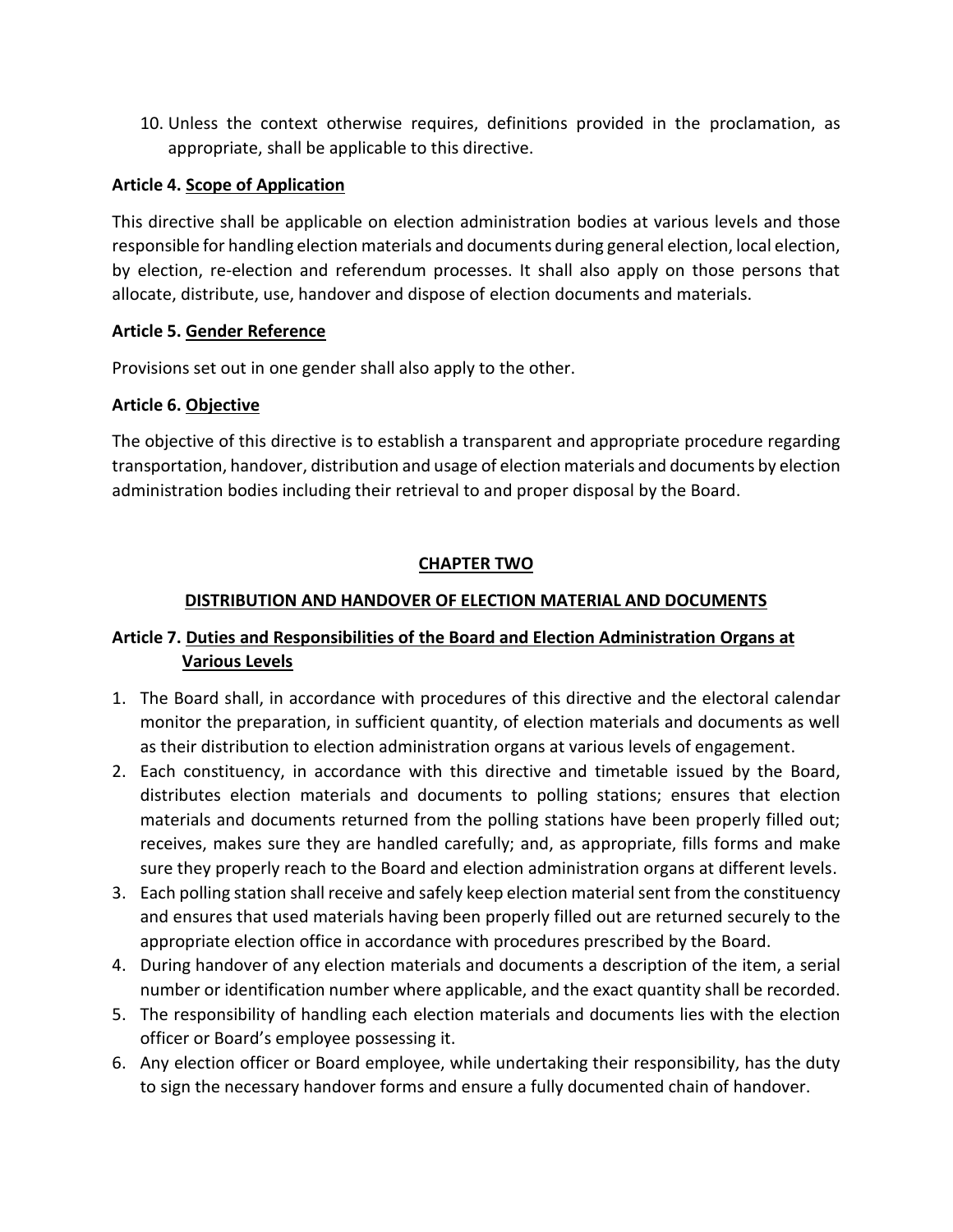- 7. Election materials and documents shall, at all times without any gaps in chain of custody and in accordance with the appropriate handover documents and procedures, be under the custody of Board employees and officers of election administration at different levels of engagement
- 8. The chain of custody of election materials and documents should be uninterrupted. However, if interrupted due to a force majeure, it shall be recorded in a minute and on the basis of the notification by, as appropriate, the election officer or Board's employee addressed to the constituency or a higher-level election administration the necessary investigation will be conducted.
- 9. Once the election officer or Board's employee notifies the interruption of the chain of custody of election materials or documents, in addition to investigation by the Board itself regarding violation of any disciplinary or ethical rules and measures to be taken thereof, it may refer the matter to the appropriate body for further investigation.
- 10. Any election officer or Board's employee in possession or custody of election materials and documents shall monitor and ensure that the materials and documents are being used for the intended purpose.
- 11. Without prejudice to the general stipulations of this directive, in case the Board or election administration organs at all levels borrow any property or material from governmental organs, the handover shall be undertaken in accordance with government's handover procedure. But, if it is impossible to use the government's handover procedure, the Board's handover procedures indicated herein apply.
- 12. The Board or election administration organs at all levels shall make sure number of stamps that are used during the distribution and handover of election materials and documents are registered. Political parties and accredited observers may observe the process.
- 13. The Board shall give the necessary training about handover, keeping and use of Election material and documents to the election administration organs at various levels.

# **Article 8. Various Types of Election Materials and Documents**

- 1. The following documents and materials are among those materials and documents of the Board that are sensitive and needs special protection and care
	- a) Electoral roll;
	- b) Voter's Identification Card;
	- c) Ballot boxes;
	- d) Ballot papers;
	- e) Ballot box seals or locks;
	- f) Stamps and ink pads;
	- g) Indelible ink;
	- h) Any filled out, signed and stamped forms
	- i) Results and tabulation forms;
	- j) Tamper-Evident Bags.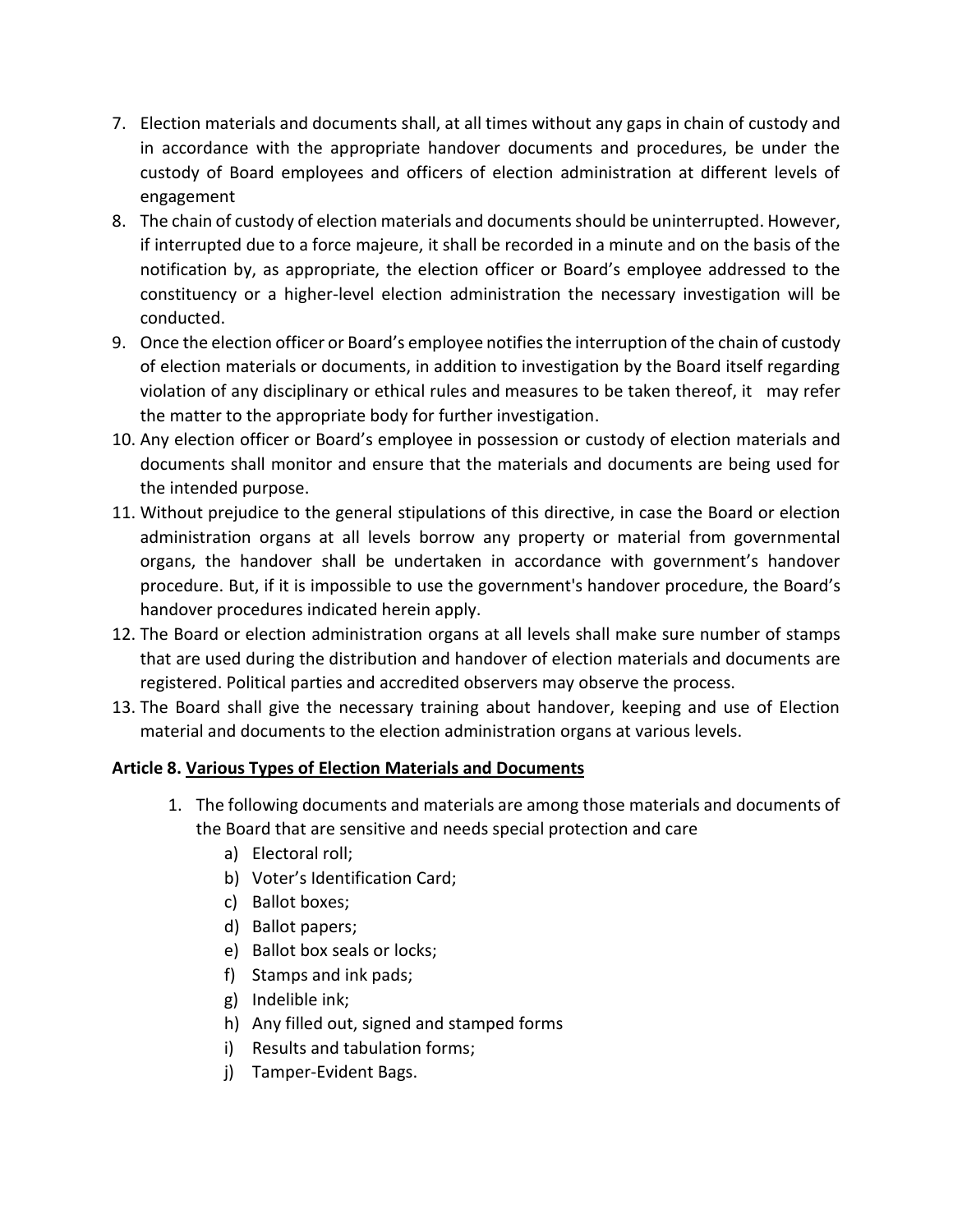- 2. Materials and documents that are used at different election processes shall be identified by the Board as "sensitive".
- 3. Including those listed hereunder other election materials and documents are considered to be sensitive
	- a) Documents for provision of civic and voter's education;
	- b) Identification cards or badges prepared by the Board for election officers, agents of candidates, election observer, interpreter's and journalists;
	- c) Candidates' registration certificates
	- d) List of agents of candidates;
	- e) Election advertisement;
	- f) Tape recorders, radio, or any other electronic equipment that will be used for civic and voters' education.
	- g) Books of account and receipt for recording election related expenses.
	- h) Election material and documents handover receipts or forms.
	- i) Oath taking form to be signed by political parties and candidate agents that they commit themselves to comply and ensure compliance by others with election code of conduct.
	- j) Candidates' poster advertising their election symbols
	- k) Forms for receiving complaints and for rendering decisions of Grievance Hearing Committee at various levels that have not been filled in, stamped and signed;
	- l) Posters and flyers for advertisement of the electoral process;
	- m) Pens and pencils;
	- n) Provisional ballot envelopes;
	- o) Information and communication technology equipment;
- 4. The security and administration of materials and documents provided under subarticle 1 and 2 of this article shall be as provided under this directive.
- 5. The Board and election administration organs at various levels may buy, borrow or put to use through other means the following properties.
	- a) Vehicles or other means of transportations;
	- b) Computers, printers or scanners;
	- c) Tables and chairs;
	- d) Other necessary office equipment and materials.

### **Article 9. Time and Manner of Distribution of Election Materials and Documents**

1. The Board's fixed and expendable election materials and documents shall be distributed to the election administration bodies at various levels in accordance with the Board's operational plan and electoral timeline.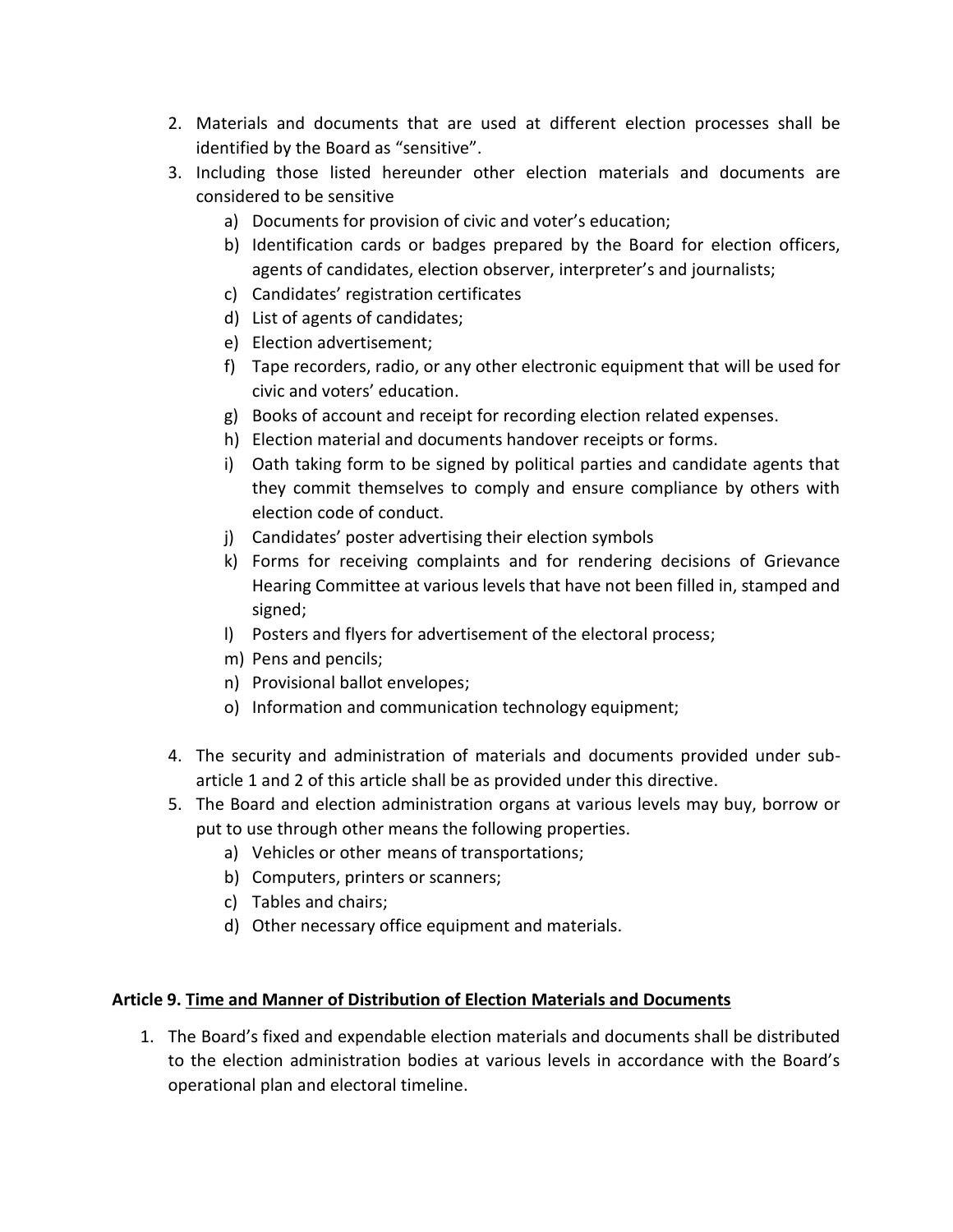- 2. The Board, election officer or Board employee, when distributing election materials and documents, must strictly follow the Board's instructions as to usage of reliable transportation and escort service.
- 3. The election officer or Board's employee must ensure that vehicles transporting election materials and documents is parked, stay overnight in a safe place as well as move safely.
- 4. The election officer or Board's employee must ensure that any vehicle transporting election materials and documents is escorted and securely moved according to the Board's security plan.
- 5. While distributing election materials and documents, the Board must:
	- a) Put in use appropriate handover documents.
	- b) Prepare a register for intake and outgoing fixed and expendable election materials and documents.

### **Article 10. Placement and Security of Election Materials and Documents**

- 1. Every election officer or Board's employee must prepare adequate storage space for the election materials and documents s/he receives.
- 2. The storage space must be free from moisture, fire, animals and similar hazards.
- 3. The storage space must be a lockable room accessible only to election officers or Board's employees and if a place different from the one indicated here is prepared entrance by any person shall be recorded in a minute
- 4. The election officer or Board's employee must ensure that election materials and documents s/he receives are within sight and supervision throughout the election process.
- 5. While ensuring the chain of custody of election materials and documents shall be the responsibility of election officers and Board's employees, members of the police or other security personnel assigned to protect them shall also be responsible for election materials and documents they are safeguarding.

### **Article 11. Handover of Election Materials and Documents**

- 1. Any election officer or Board's employee transporting election documents and materials distributed by the Board shall deliver it to the concerned election administration body by taking all the necessary precaution and protection.
- 2. Any election officer or Board's employee receiving election material and documents from the Board for handing over to the relevant constituency must carefully check the type, amount and condition of the document or material against the handover form.
- 3. Any election officer or Board employee who receives and transports any sealed election document or material shall hand it over to the concerned election officer or Board's employee in the same condition and ascertain that the necessary information is filled in the handover document.
- 4. Any election officer or Board's employee receiving a sealed election materials and documents must ascertain that the seal is intact.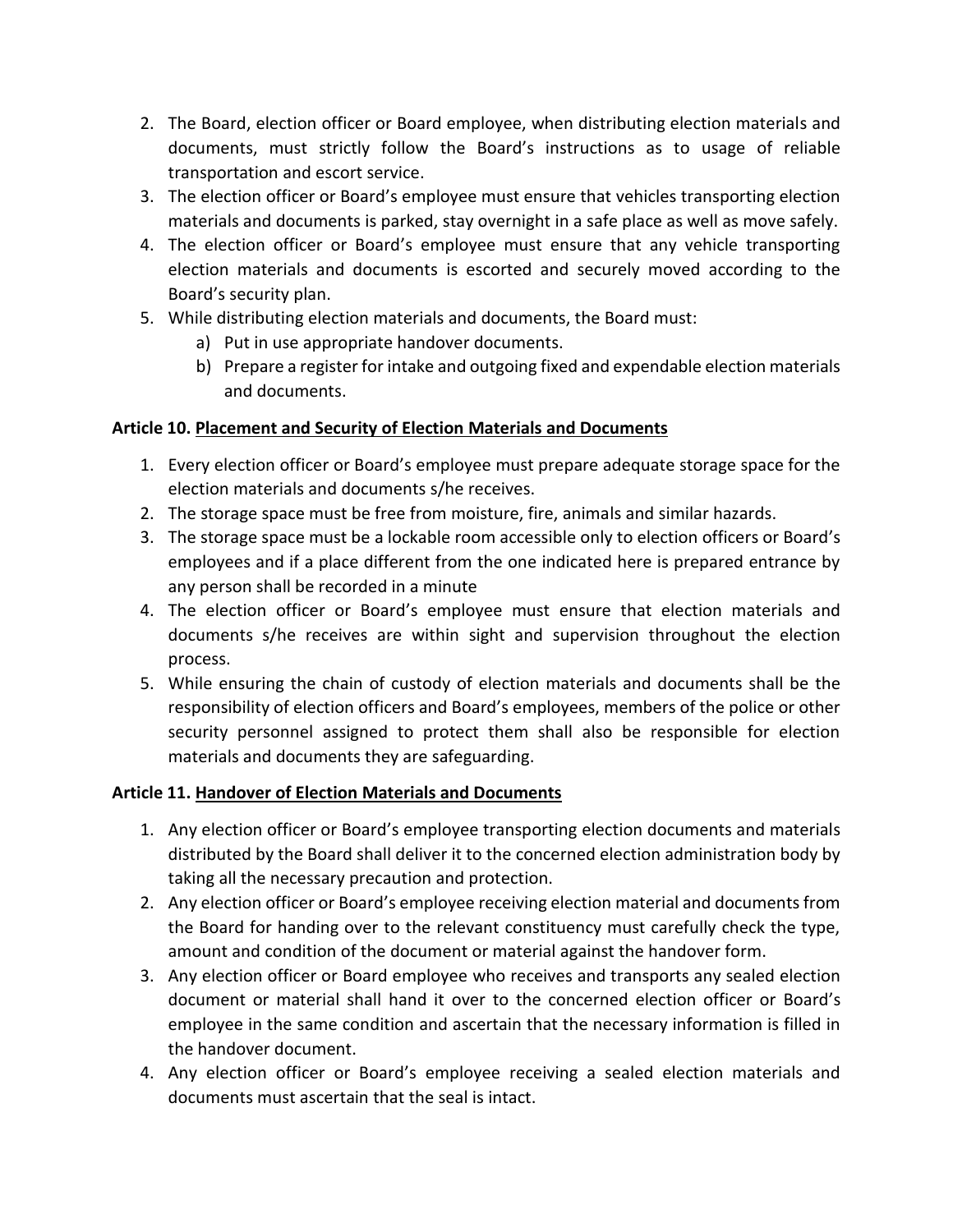- 5. Any election officer or Board's employee who, in accordance with this directive, took responsibility from the Board for delivering election materials and documents to the concerned election administration body and shall receive as well as hand them over by a lawful handover form prepared for this purpose by the Board.
- 6. Any fixed election material or document having the Board's logo or known to belong to the Board shall not be transferred to third parties without the permission of the Board and no person other than the Board could claim ownership of it.

## **Article 12. Recipient of Election Materials and Documents**

- 1. An election officer or a Board's employee receiving election materials and documents from a concerned election administration organ, as appropriate, may be appointed by the head of the Secretariat of the Board, head of regional branch office, head of zonal, constituency or polling station.
- 2. The election administration bodies at various levels shall receive the election material and documents through election officers or Board's employees.
- 3. Each election administration body must immediately notify in writing the Board and other higher-level election administration bodies of the election officer or Board's employee it has appointed to receive election materials and documents sent by the Board.
- 4. Unless it is due to force majeure, an election administration body at any level shall not change the election officer or Board's employee who, in addition to his/her duties of election administration, has been appointed to receive election material and documents.
- 5. Without prejudice to sub article 4 of this article, an election officer or Board's employee appointed to receive election material and documents shall, due to force majeure, be replaced by another election officer or Board employee.
- 6. If, due to force majeure, an election officer or Board's employee who in addition to his/her duties is appointed to receive election materials and documents is replaced by another election officer or Board's employee the chairperson of the concerned election administration body at various levels:
	- a) Must immediately notify, in writing, the Board and higher-level election administration bodies about the replaced election officer or Board's employee.
	- b) Oversee the handover of election materials and documents from the substituted election officer or Board employee to the new election officer or Board's employee, in accordance with the handover document prepared by the Board.

### **Article 13. Handover Documents**

- 1. The Board shall prepare and put in use official documents for the handover of election materials and documents. The handover document shall be prepared in such a way that it enables the identification and registration of the handing over chain from the beginning to the end.
- 2. The handover document the Board prepares as per this article must clearly specify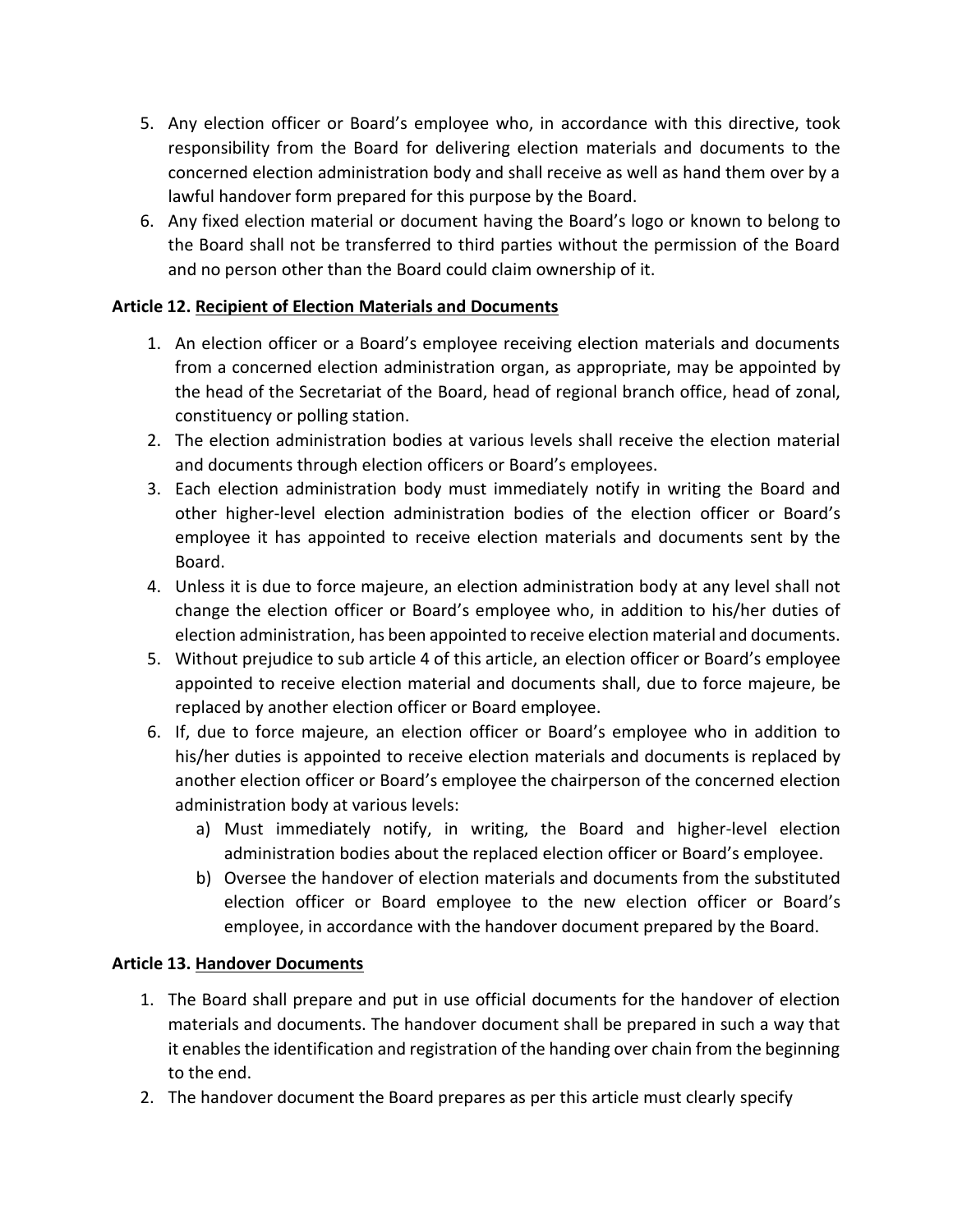- a) Description of election materials and documents that are being transported or handed over and their quantities.
- b) As appropriate, the time, place and price of production or purchase of the election materials and documents.
- c) The status and condition of the election materials and documents.
- d) The name and serial number, where applicable, of the election material and document.
- e) Space marked "remarks" left open to fill other relevant information.
- f) The name, designation/ role, ID number and signature of the person handing over the material.
- g) The name, designation/ role, ID number and signature of the person receiving the material.
- h) A notice entailing the total number of copies of the handover document to be made and which copy will be with the deliverer, the receiver, and the pad.
- i) The date on which the handover took place.
- j) The name of the election administration body to which the materials are sent; and
- k) The name of the election officer or Board employee who is to receive the materials at the recipient election administration body.
- l) Name of driver who transported the document or material.
- m) The type and plate number of the vehicle transporting the election material.
- n) Full name of the security officer who is assigned to escort the transportation of the election material and the ID number issued by the body that assigned him.
- 3. The Board, when transferring a sealed election materials and documents, must clearly write on it the address of the receiving body, the type and quantity of the object and the date of production. There should be a space on the handover form to indicate this information.

# **Article 14. Need to Verify Handing over or Receipt**

Any election officer or Board employee at any level shall:

- 1. Receive or handover election materials and documents sent by the Board after verifying that they are the right type and amount and have remained secure.
- 2. Carefully receive and safeguard election materials and documents sent by the Board. Sensitive election materials or documents shall, in particular, be handled with extra care.
- 3. Ensure that the materials are used for their intended purpose and are returned, with care, to the Board, except for items that are expendable by their nature such as civic and voters training manual, flyers and similar items.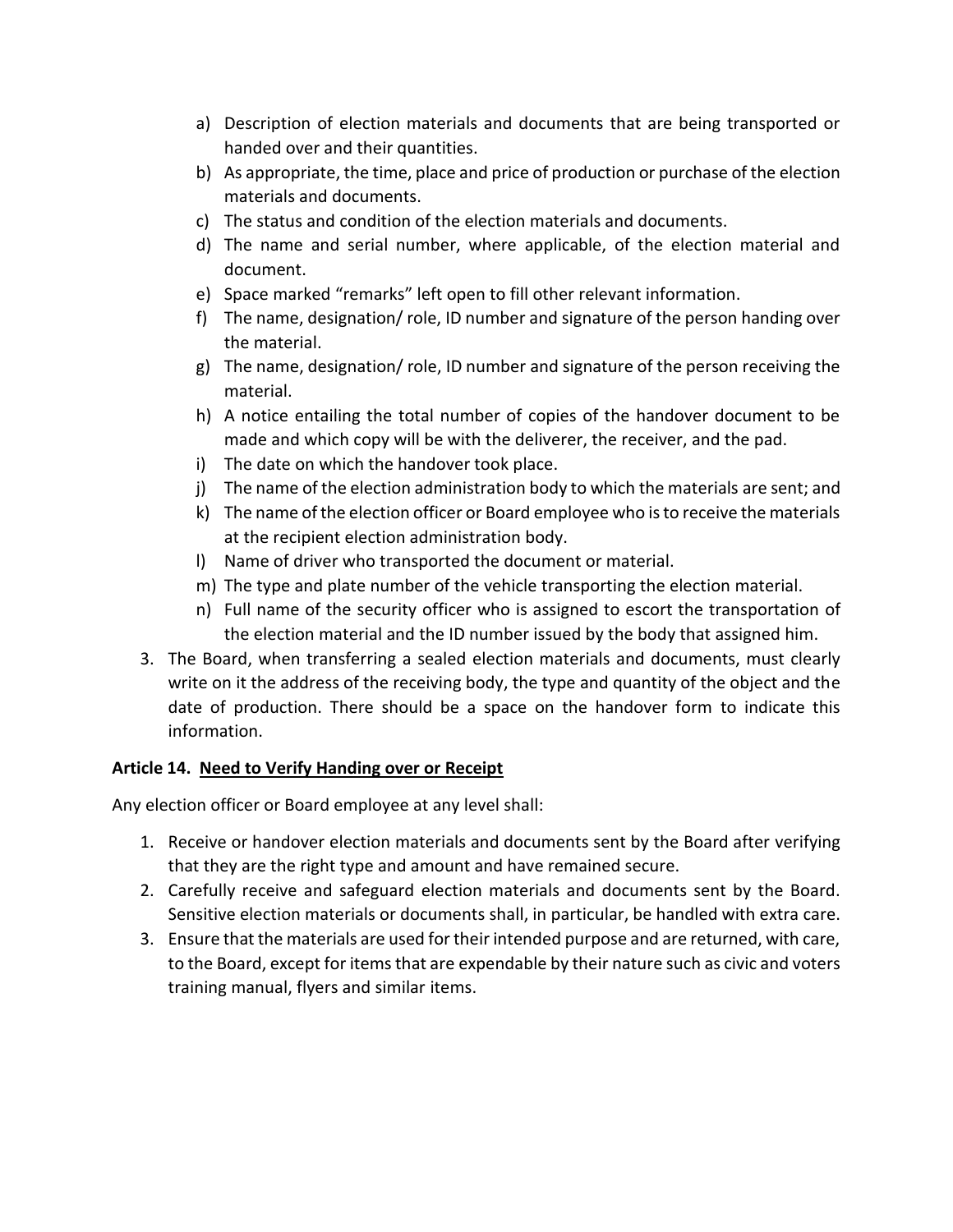### **CHAPTER THREE**

#### **HANDLING, RETRIEVAL AND DISPOSAL OF SENSITIVE ELECTION MATERIALS OR DOCUMENTS**

#### **Article 15. Handling and Retrieval**

- 1. Without prejudice to relevant provisions of this directive pertaining to election materials and documents, including the electoral roll, ballot papers, forms or documents used during voting, vote counting and announcement of results and security seals, must be handled with special care due to their significance for the election process.
- 2. Documents necessary for the voting, counting and announcement of result process shall remain sealed in the same manner they were transferred from the constituency to the polling station until polling day. They shall remain sealed and carefully kept in a place that is secure, dry and out of the reach of animals.
- 3. In accordance with the Electoral Law, the Directive on Voting, Vote Counting and Announcement of Results and other pertinent directives of the Board upon completion of the electoral process and collection and filling out of the necessary information, all sensitive materials will be retrieved in tamper-evident bags to the relevant election administration office while at all times maintaining uninterrupted chain of handover.

#### **Article 16. Disposal**

- 1. Ballot papers, results handover forms, minutes and other documents used during the election process may be disposed of only after:
	- a) The election is over;

 b) Any complaints relating to election results have been finally resolved administratively or through courts,

- c) Any re-count is completed at its final stage, and
- d) Official election results have been ascertained.
- 2. Until they are disposed of in accordance with sub-article 1 of this article, the electoral roll, ballot papers, result handover forms, minutes and other documents put to use during the election process shall, as appropriate, be kept in each constituency and as per the timetable issued by the Board, be transferred to and kept at the Board's central warehouse, and the chain of custody shall be maintained at all times.
- 3. Sensitive election materials or documents that are required by law enforcement bodies or the court as evidence to investigate crimes committed during the election process shall, based on notice given by such law enforcement bodies, be maintained until the court proceedings including appeals are finalized.
- 4. Any sensitive election material or document shall be disposed of at the later of the following:
	- a) When all of the processes and decisions provided under sub-article 1 of this article are executed
	- b) One year after election day.